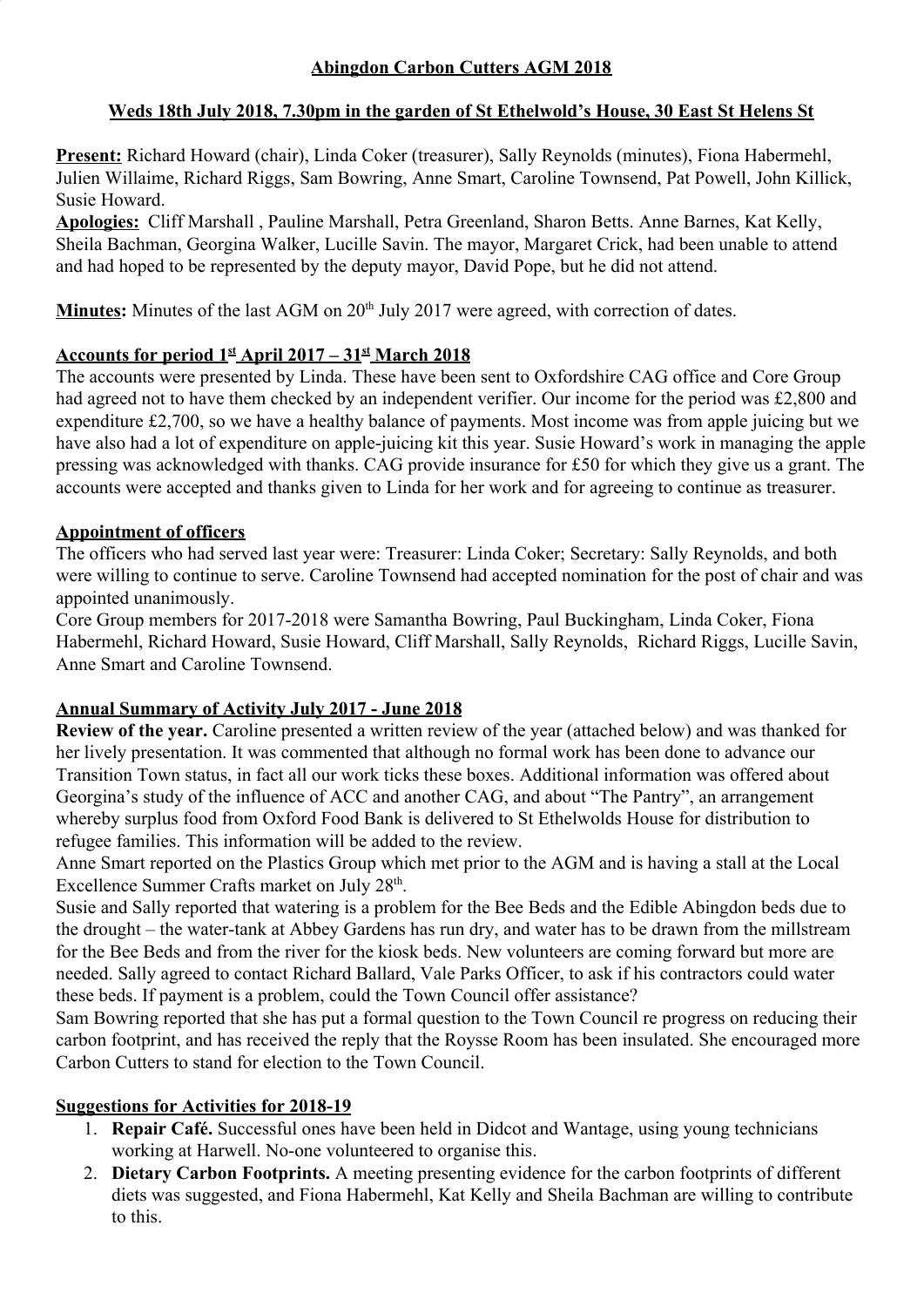- 3. **Follow-up meeting with Layla Moran.** A summary of our meeting without her in April has been sent to her, and 2 dates in July have been suggested for a group to visit her at a surgery. Sally to arrange a date.
- 4. **Women's Institute Campaign Against Plastic Soup.** The WI are keen to spread the word about the effect of frequent washing of clothes made of artificial fibres on micro-fibre contamination of rivers. Anne Smart willing to invite them to a meeting.
- 5. **Car sharing.** Especially electric cars. No offers to take this forward.

## **Date of Next Core Group Meeting:** Weds 1st Aug, 7.30pm at St Ethelwolds. Next ACC open meeting: Weds 19<sup>th</sup> September, 7.30pm at St Ethelwolds. **Next AGM - 3rd Wednesday in July i.e. Weds 17th July 2019**

Meeting closed at 8.30 pm and was followed by a walking tour of Edible Abingdon's Veg beds, the Pollinator-friendly Perennial beds, and the Wildflower Maze.

Attachments below:

- 1. Abingdon Carbon Cutters Annual Summary of Activity July 2017-June 2018
- 2. ACC accounts inc-exp 1 April 2017 31 March 2018

## **ACC Annual Summary of Activity June 2017 –June 2018**

Welcome to the AGM. We have had a very busy and exciting year at Carbon Cutters:

- Our initiatives on plastic have attracted a lot of attention from the media, the council and the general public.
- Edible Abingdon have been given more beds to expand their fabulous and important work promoting home-grown vegetables and pollinator-friendly flowers.
- Thermal imaging work was carried out and a documentary was made for Channel 4 on one of a member's research into energy efficiency of new homes.
- We continue to attract a good number of student internships.
- In addition, we have launched our own newsletter and hosted some excellent events.

### **Edible Abingdon**

## Flower/Veg Beds

A new bed by the railings beyond the kiosk was given to us, provided we took out the old shrubs ourselves. Lucille took out the shrubs and lots of volunteers spread manure. The extended beds were planted up in time for the grand opening of the open-air swimming pool and look great! The council repainted the kiosk wall and doors. Old Station House boxes were very productive and new ones drafted into use this year. Paving slabs have been laid in the Abbey Gardens beds by the Vale Offices to improve access for picking. The water butt developed a fault and was replaced free of charge.

### Bee Beds

Shrubs at the end of the perennial bed were grubbed out. A work party dug it over in October, transplanted perennials and planted 1000 bulbs! Manure was added followed by a layer of woodchips. The spring tulips were spectacular and the perennial flowers are amazing! Jenny Hedges painted 2 lovely signs for the railings.

Friends of Abingdon invited us to lead a walk round our projects on Abbey Meadows on Monday May 28<sup>th</sup>, which Susie and Sally led. A dozen people came and were impressed.

### **Apple Juicing**

A new Vigo electric apple mill was bought for £495 (our 3<sup>rd</sup> crusher) and a new pasteuriser for £195.

The Stonehill apple pressing went well with the help of many volunteers. 75 bottles were pasteurised and donated to Stonehill Garden for their funds. Apple pressing in the community shop raised an impressive £700.

This year members of the 'Food Group' were responsible for setting up the 'Community Pantry'. This is an 'Oxford Food Hub' once weekly drop off at St Ethelwold's House, for the 9 local Syrian refugee families to fetch. This has been a great success for the families but also for the Hub as they can sometimes have difficulties using up the fresh veg at the depot & this is the favourite provision for these families to take.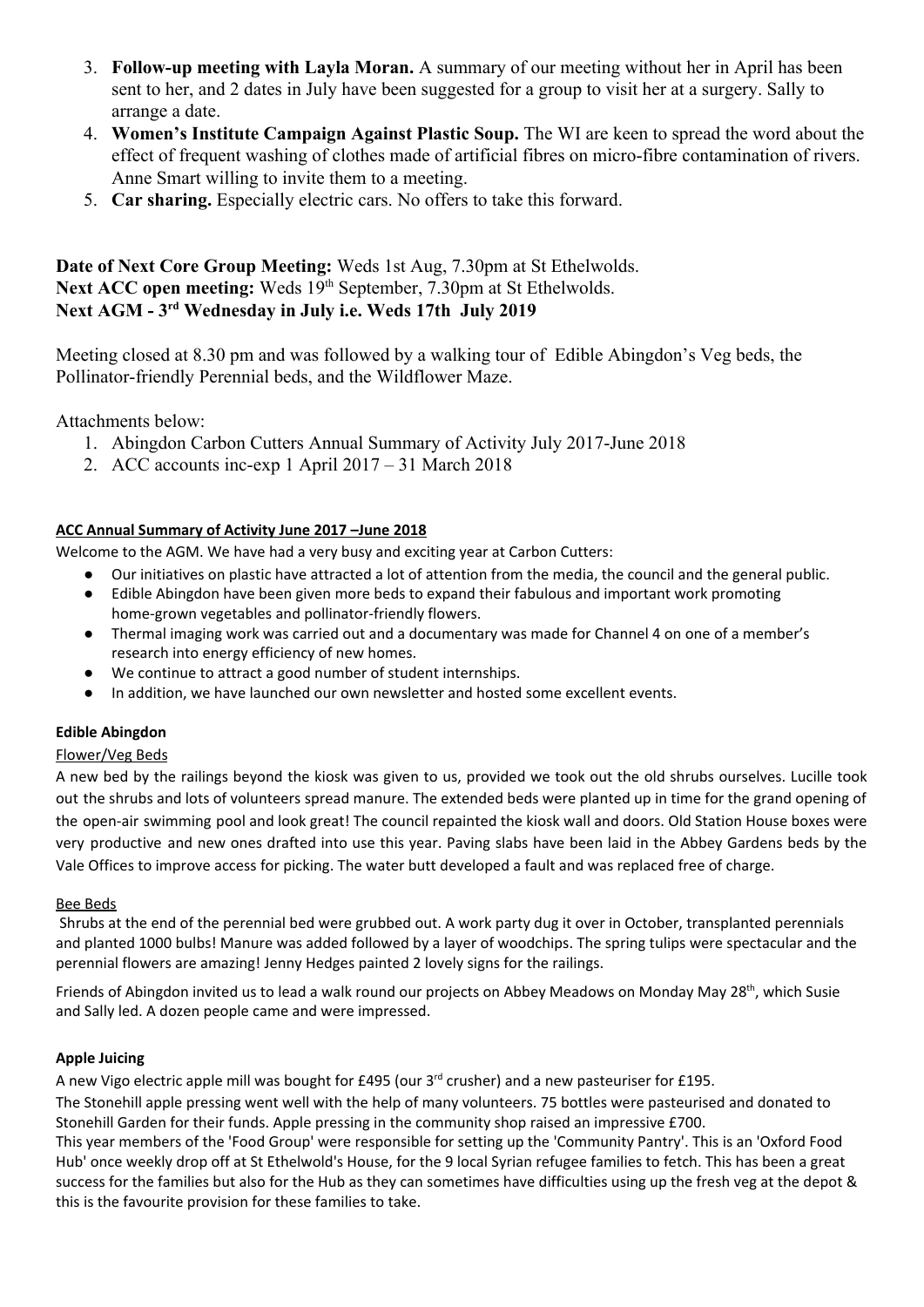### **Financial Support**

In addition to profits from the apple pressing, the Vesper Rotary Club have gave us a cheque for £348 for the water butt.

#### **Student Consultancy Teams**

We received a full report from the students, with 5 recommendations for the town council: improving cycling paths and bicycle facilities; increasing the connectivity of public transport in Abingdon, reviewing School Travel Plans and encouraging ride-sharing, Ensuring Safety, Implementing staggered school hours, and changing school systems. Will Eaton, our Oxford University Internship Student, produced a report entitled "Analysis on Nitrogen Dioxide levels in Abingdon, Oxfordshire: 2013 – 2017". The report used data from an automated sampling tube, situated on Stert Street, which sampled the concentration of nitrogen oxide gases every 15 minutes. The report revealed how the concentration of gases increased with the amount of traffic. Rachel Roberts was pleased with the data, which shows a general trend of decreasing gas emissions, but she feels that the analysis underlines the need to encourage alternative transport instead of petrol/diesel engine power.

Students from the Oxford Student Consultancy met with the plastics group and carried out a survey of plastic reduction and recycling by local businesses including restaurants, take-aways, chemists and hairdressers.

#### **School pupil transportation**

There was a meeting at the Vale Offices with interested parties such as Sustrans but no plan going forward. Our key contact at the council leading on cycle paths, Rachel Roberts, is on maternity leave.

#### **ACC Events**

We had some great talks in the past year; Barbara Hammond of the Low Carbon Hub shared insights into the People's Power Station, Iain Tolhurst of Tolhurst Organic Produce gave a fascinating and well-attended talk on "Biodiversity and the Carbon Picture" and Miriam Kennet of the Green Economics Institute spoke about reducing our carbon tonnage. In addition, Ellie Bunn, from Oxfordshire District Council, gave a valuable talk on what happens to our household waste and Daniel Scharf gave everyone a lot to discuss with his "Custom Splitting" idea for solving the housing crisis.

#### **Thermal Imaging**.

In January, Richard took thermal images of the Guildhall, which revealed that the lower floor is being heated, and of the Town Council offices which leak a lot of heat. Richard passed copies to Nigel, the Town Clerk.

Paul Buckingham was on Channel 5 programme "Nightmare Builders" where he shared insights into just how energy efficient new homes are.

#### **Plastics Group**

Following Sally's e-mail to the council, Adrian Lear confirmed that drinking-water fountains are included in the plans for the new public toilets on Abbey Meadows.

Thames Water sponsored the Re-fill project which enabled Carbon Cutters' Kat Kelly and Liz Fraser to use the brand name, app and stickers for free when signing up local cafes to the campaign.

The mayor attended the launch of "Abingdon Cuts Plastic" in the Community FreeSpace and gave out the certificates for the winning Barns and Mousehole Cafés. A talk was arranged every day, including one from Waitrose. The event was a success generating a lot of visitors and interest in plastics reduction.

Jill Carver of Added Ingredients was so impressed with the SESI dispensers in our shop that she arranged to have three for her own shop.

In April, Anne addressed a full council meeting about ACC, housing and Abingdon Cuts Plastic. She was awarded the Mayor's Award for her work on plastics.

Georgina Walker, a Brookes student and member of Ab Cuts Plastic, is doing a dissertation on the relationship and effective links between community groups like ACC, and the local Council.

The next big challenge is plastic free schools, especially secondary schools. We hope to engage eco students to survey plastic use and propose actions. We aim to publicise their efforts through the local press and the Council.

The Mayor, Margaret Crick, told an ACC meeting that the town council had pledged to support all initiatives on plastic reduction. We asked if the Council can use their authority to encourage or require the reduction of single-use plastic by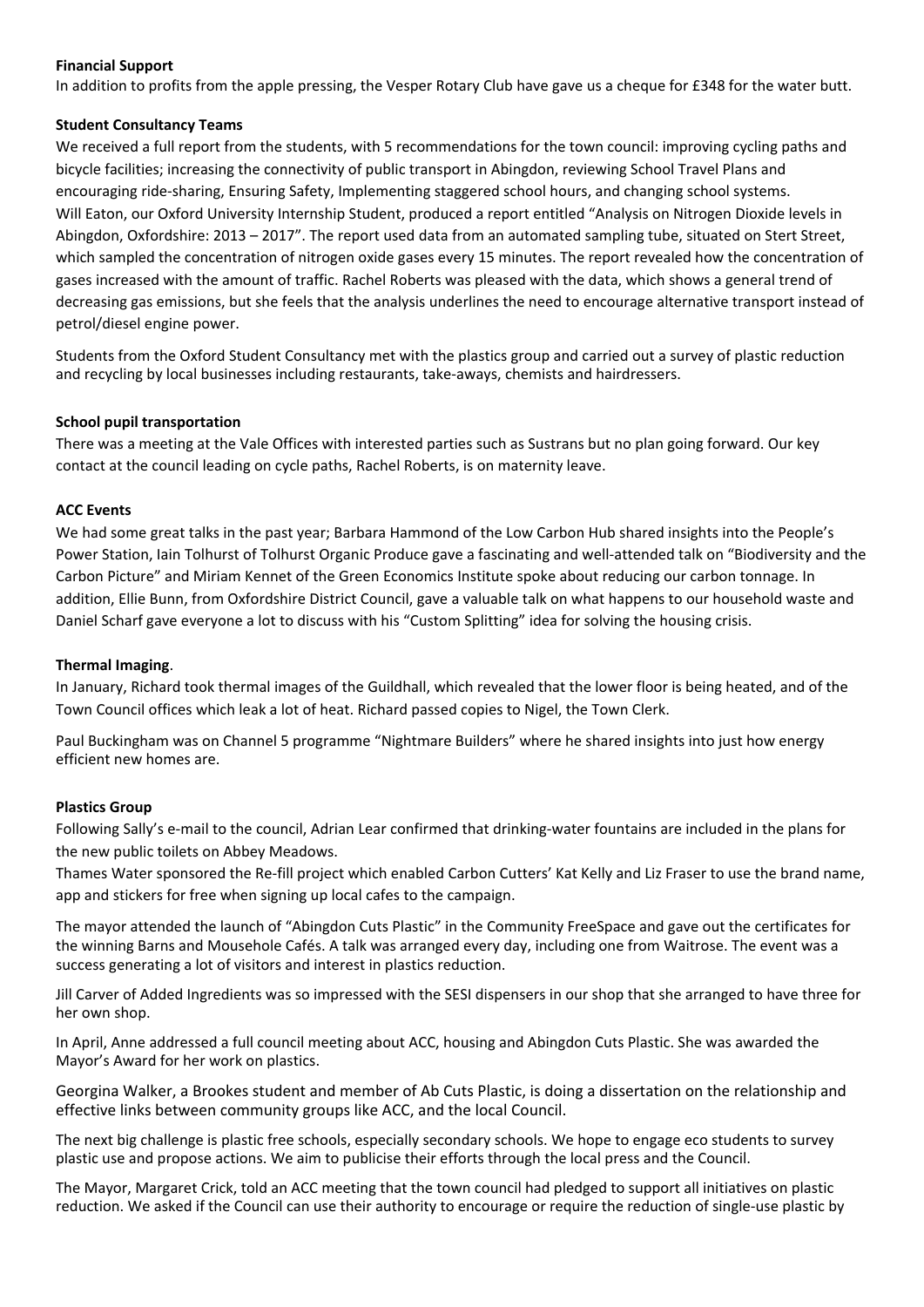the Monday market and the autumn Fair in Abingdon; the Town Council has responsibility for issuing licences for markets and the Fair.

### **Town Council Community-led Plan**

The consultation on the Local Plan is now closed. The government has now revised down the numbers of houses needed. Report awaited.

### **Transition Initiative**

We continue to work towards becoming a stronger Transition Town with all our activities, building resilience through relocalising & away from heavily globalised systems for food, agriculture, energy, transportation, health & housing. Peek Oil & climate change are having effects (not least this very hot summer!) & we want to help the local community mitigate the worst of them. We have considered forming an energy descent plan for the Town in the past but this is not something we are currently working on.

### **Collaborations/ Links**

CAG, Oxford University, Abingdon Green Party, Friends of the Earth, Stonehill Community Garden, Oxford Food Bank, VWHDC, Friends of Abingdon, Abingdon Chamber of Commerce, St. Nicholas Local Church Friday Morning Market. Contact list membership figures – currently 460 on our email list

#### **Newsletter**

Launched in February, "Eco-Action News" was distributed to schools in Abingdon, requesting that they send it by email to parents. The first addition had a children's competition for which we received over one hundred entries. Since then two more issues have been distributed.

|                                | y/e March 2018 |             | $y/e$ March 2017 |             |  |
|--------------------------------|----------------|-------------|------------------|-------------|--|
| b/fwd                          |                | £ 2,323.99  |                  | £ 2,258.97  |  |
| <b>Income Received</b>         | £ 2,895.52     |             | £1,979.49        |             |  |
| <b>Insurance Grants</b>        | £<br>50.00     |             | 50.00<br>£       |             |  |
|                                |                | £ 2,945.52  |                  | £ 2,029.49  |  |
| <b>Expenditure Paid Out</b>    | £ 2,745.31     |             | £1,914.47        |             |  |
| Insurance deducted from grants | 50.00<br>£     |             | 50.00<br>£       |             |  |
|                                |                | £ 2,795.31  |                  | £1,964.47   |  |
| c/fwd                          |                | £ 2,474.20  |                  | £ 2,323.99  |  |
| Natwest                        |                | £ 2,327.09  |                  | £ 2,153.38  |  |
| Nationwide                     |                | £           |                  | £           |  |
| Petty Cash                     |                | 147.10<br>£ |                  | 170.60<br>£ |  |
|                                |                | £ 2,474.19  |                  | £ 2,323.98  |  |